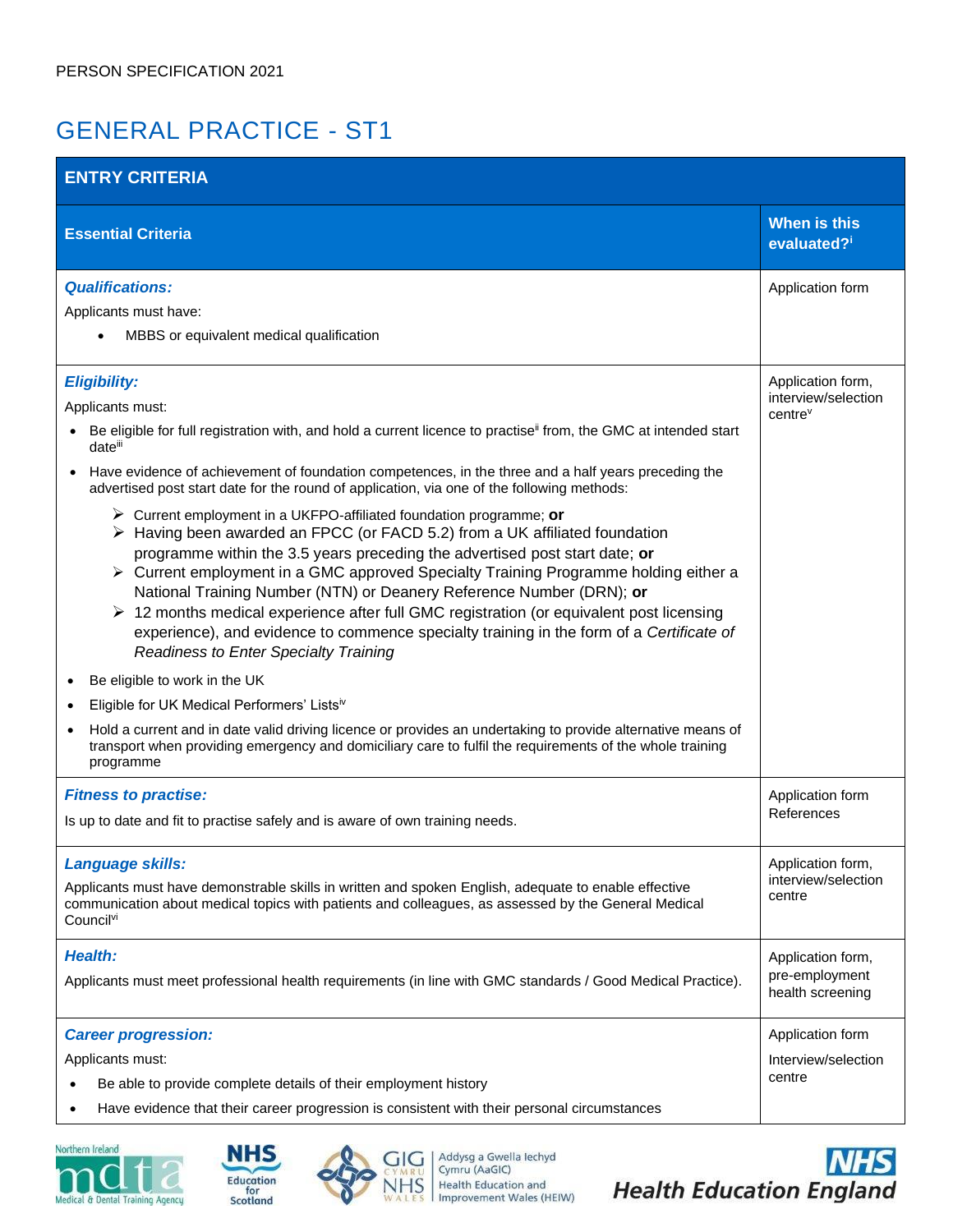|                                                                                  | Have evidence that their present level of achievement and performance is commensurate with the totality<br>of their period of training                                                                                                                                                                                                                                     |                  |
|----------------------------------------------------------------------------------|----------------------------------------------------------------------------------------------------------------------------------------------------------------------------------------------------------------------------------------------------------------------------------------------------------------------------------------------------------------------------|------------------|
|                                                                                  | Have notified the Training Programme Director of the Specialty Training Programme they are currently<br>training in if applying to continue training in the same specialty in another region <sup>vii</sup> .<br>Applicants must not have previously relinquished or been released / removed from a GP training<br>programme, except under exceptional circumstances. Viii |                  |
|                                                                                  | Not previously resigned, been removed from, or relinguished a post or programme with resultant failure to<br>gain the award of a FPCC (FACD 5.2), except under extraordinary circumstances and on the production<br>of evidence of satisfactory outcome from appropriate remediation <sup>ix</sup> .                                                                       |                  |
|                                                                                  | Not already hold, nor be eligible to hold, a CCT/CESR/CEGPR in the specialty they are applying for<br>and/or must not currently be eligible for the specialist register for the specialty to which they are applying                                                                                                                                                       |                  |
| <b>Application completion:</b>                                                   |                                                                                                                                                                                                                                                                                                                                                                            | Application form |
| ALL sections of application form completed FULLY according to written guidelines |                                                                                                                                                                                                                                                                                                                                                                            |                  |
|                                                                                  |                                                                                                                                                                                                                                                                                                                                                                            |                  |

| <b>SELECTION CRITERIA</b>                                                                                         |                           |                                                                  |  |  |
|-------------------------------------------------------------------------------------------------------------------|---------------------------|------------------------------------------------------------------|--|--|
| <b>Essential Criteria</b>                                                                                         | <b>Desirable Criteria</b> | When is this<br>evaluated?                                       |  |  |
| Clinical skills - clinical knowledge & expertise                                                                  |                           |                                                                  |  |  |
| Capacity to apply sound clinical knowledge and<br>awareness to full investigation of problems                     |                           | Application form,<br>interview/selection<br>centre<br>References |  |  |
| <b>Personal skills</b>                                                                                            |                           |                                                                  |  |  |
| <b>Communication skills:</b>                                                                                      |                           | Application form                                                 |  |  |
| Capacity to adjust behaviour and language<br>$\bullet$<br>as appropriate to needs of differing<br>situations      |                           | Interview/selection<br>centre<br>References                      |  |  |
| Conceptual thinking and problem solving:                                                                          |                           |                                                                  |  |  |
| Capacity to think beyond the obvious, with<br>$\bullet$<br>analytical and flexible mind                           |                           |                                                                  |  |  |
| <b>Empathy and sensitivity:</b>                                                                                   |                           |                                                                  |  |  |
| Capacity and motivation to take in others'<br>$\bullet$<br>perspectives and to treat others with<br>understanding |                           |                                                                  |  |  |
| Managing others and team involvement:                                                                             |                           |                                                                  |  |  |
| Capacity to work effectively in partnership<br>$\bullet$<br>with others.                                          |                           |                                                                  |  |  |
| Organisation and planning:                                                                                        |                           |                                                                  |  |  |







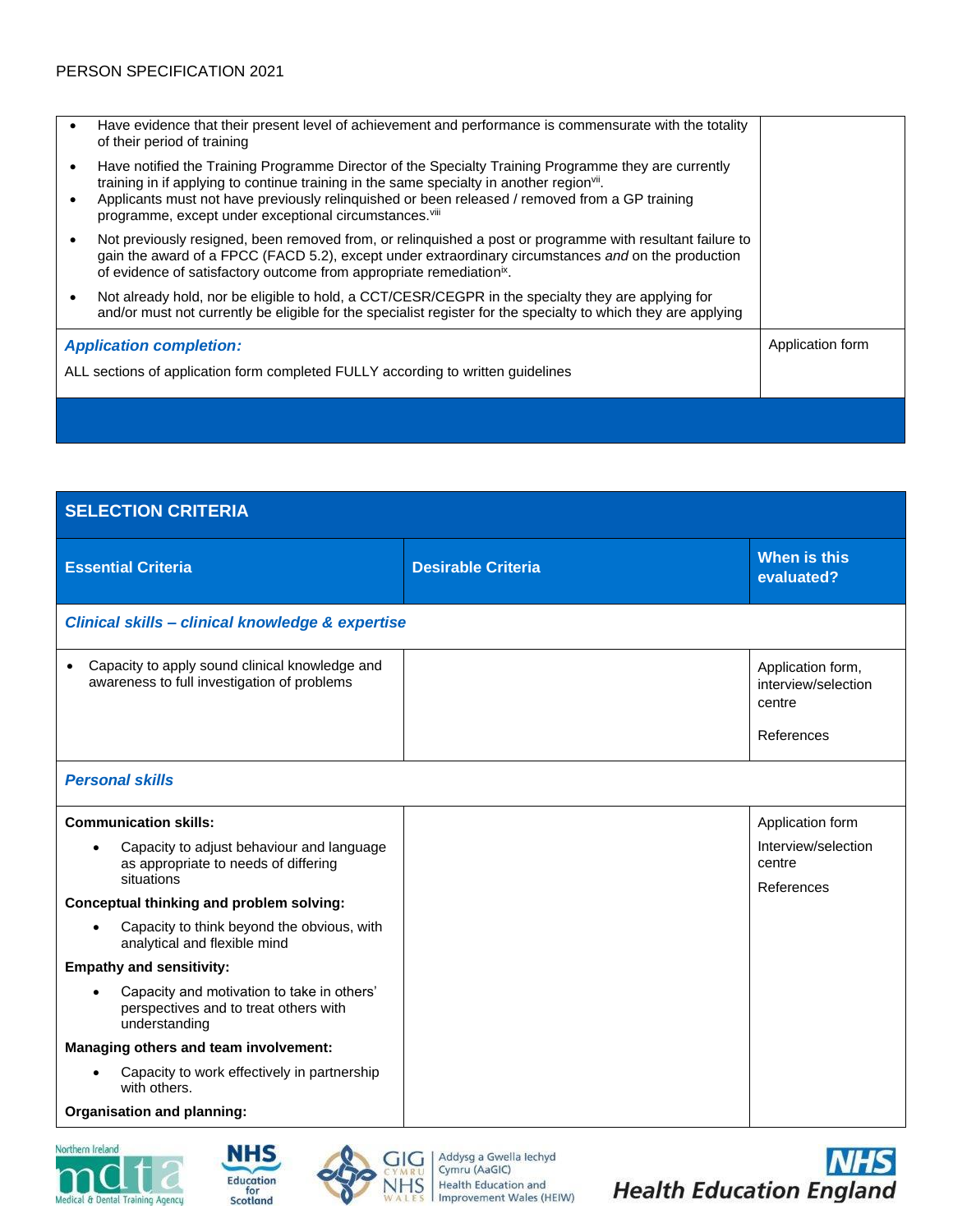| Capacity to organise information/time effectively<br>in a planned manner                                                                                                                                        |  |                                                                  |  |  |
|-----------------------------------------------------------------------------------------------------------------------------------------------------------------------------------------------------------------|--|------------------------------------------------------------------|--|--|
| <b>Coping with pressure:</b>                                                                                                                                                                                    |  |                                                                  |  |  |
| • Capacity to recognise own limitations and<br>develop appropriate coping mechanisms                                                                                                                            |  |                                                                  |  |  |
| Values:                                                                                                                                                                                                         |  |                                                                  |  |  |
| Understands, respects and demonstrates the<br>values of the NHS (e.g. everyone counts;<br>improving lives; commitment to quality of care;<br>respect and dignity; working together for patients;<br>compassion) |  |                                                                  |  |  |
| <b>Probity - professional integrity</b>                                                                                                                                                                         |  |                                                                  |  |  |
| Capacity to take responsibility for own actions<br>$\bullet$<br>Demonstrate respect for all                                                                                                                     |  | Application form,<br>interview/selection<br>centre<br>References |  |  |
| <b>Commitment to specialty - learning and personal development</b>                                                                                                                                              |  |                                                                  |  |  |
| Capacity and motivation to learn from experience<br>$\bullet$<br>and constantly update skills/knowledge                                                                                                         |  | Application form<br>Interview/selection<br>centre<br>References  |  |  |

vill Exceptional circumstances may be defined as a demonstrated change in circumstances, which can be shown on the ability to train at that time and may include severe personal illness or family caring responsibility incompatible with continuing to train. Applicants will only be considered if they provide a 'support for reapplication to a specialty training programme' form signed by both the Training<br>Programme Director /

<sup>ix</sup> An applicant who has previously resigned, been removed from, or relinquished a post on the foundation training programme will not usually be eligible to apply for an ST1/CT1 post except under extraordinary circumstances. Extraordinary circumstances may be defined as a demonstrated change in circumstances which can be shown to impact on the ability to train at that time and may include severe personal illness or family caring responsibility incompatible with continuing to train as a foundation doctor, either through sickness absence, as a LTFT trainee or in a period out of programme.

Where an applicant wishes to apply for an ST1/CT1 post in the above circumstances they must provide evidence to support this application in the form of a letter written and signed by the Director of the Foundation School where previous training took place. This letter must include the following information:





Addysg a Gwella lechyd Cymru (AaGIC) Health Education and Improvement Wales (HEIW)



i 'When is this evaluated' is indicative but may be carried out at any time throughout the selection process.

ii The GMC introduced the licence to practise in 2009. Any doctor wishing to practise in the UK after this date must be both registered with and hold a licence to practise from the GMC at time of appointment.

iii 'Intended start date' refers to the date at which the post commences, not (necessarily) the time an offer is accepted.

iv The language skills requirements are for recruitment and may differ from those standards required for GMC registration and National Performers List entry

v 'Selection centre' refers to a process, not a place. It involves a number of selection activities which may be delivered within the unit of application.

vi Applicants are advised to visit the GMC website which gives details of evidence accepted for registration.

vii The Support for Application to another region form, signed by the Training Programme Director of their current Specialty Training Programme confirming satisfactory progress must be submitted to the recruitment office at time of application.